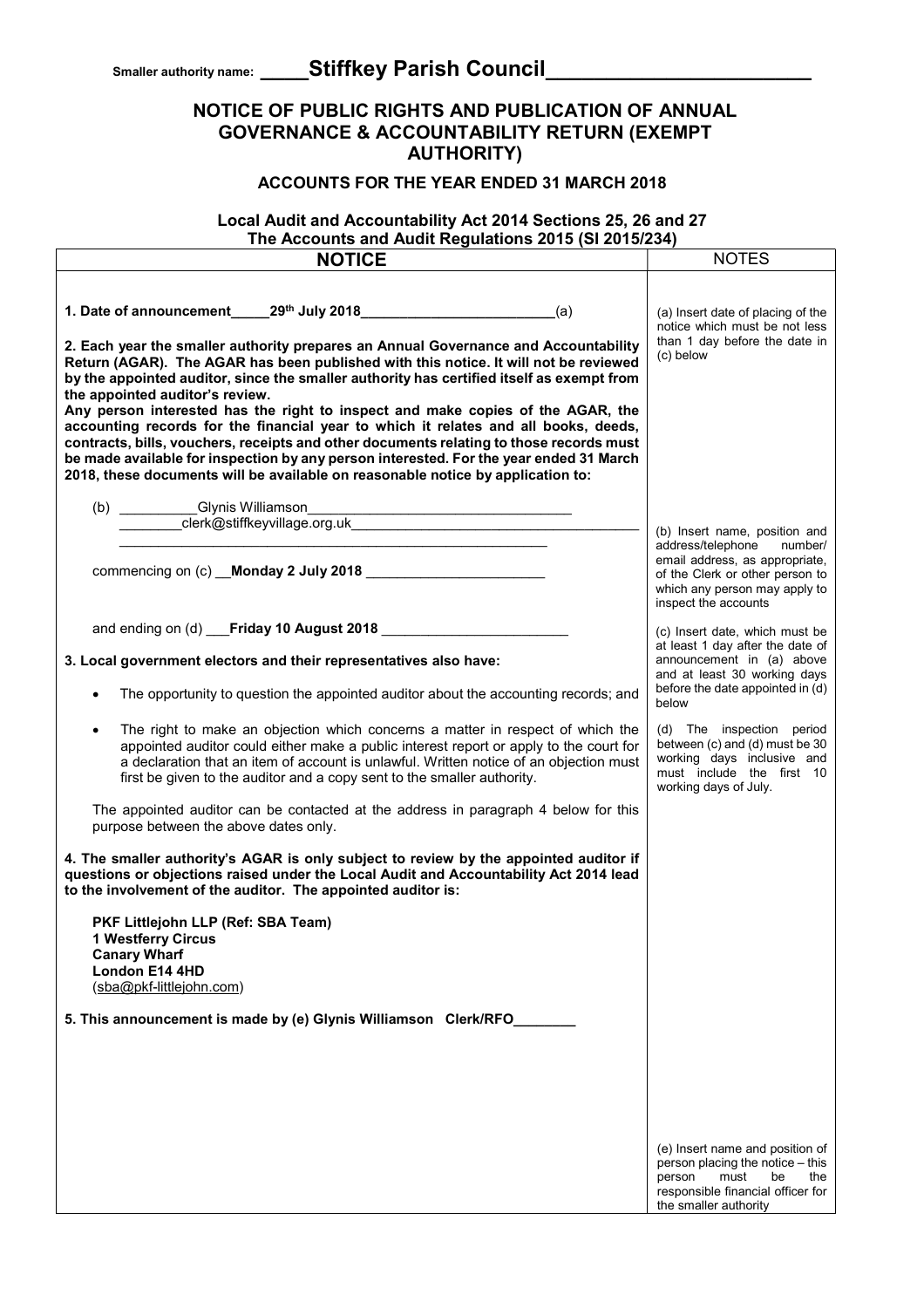# STIFFKEY PARISH COUNCIL

# **Annual Accounts 2017/18**

| B/fwd from 2016/17                                           | <b>Barclays community Accnt</b> | 10,276.10 |
|--------------------------------------------------------------|---------------------------------|-----------|
| <b>Barclays Saver</b>                                        | 1,693.09                        |           |
|                                                              | Total                           | 11,969.19 |
| <b>INCOME</b>                                                | <b>EXPENDITURE</b>              |           |
| Precept from NNDC<br>4730.00                                 |                                 |           |
| Grant (Precept)<br>213.00                                    | Clerk Salary                    | 1316.19   |
| Interest<br>.93                                              | Admin                           | 1028.74   |
|                                                              | Streetlights                    | 1327.68   |
|                                                              | Open Spaces                     | 670.57    |
|                                                              | Grants                          | 2000.00   |
|                                                              | <b>VAT</b>                      | 246.19    |
| <b>Total Receipts</b><br>4943.93                             | Total pmts                      | 6589.37   |
| B/fwd 2016/17                                                |                                 | 11,969.19 |
| <b>Plus Receipts</b>                                         |                                 | 4943.93   |
| Less Payments                                                |                                 | 6589.37   |
| End of year Balance as at 31.03.2017                         |                                 | 10,323.75 |
| Community Accnt end of year balance as at 31.03.2018         |                                 |           |
| (8928.78 less o/s cheques 299.05)                            | 8,928.78                        |           |
| Barclays Saver end of year balance as at 31.03.2018 1,694.02 |                                 |           |
| End of year Balance as at 31.03.201                          |                                 | 10,323.75 |
| Prepared by Glynis Williamson                                |                                 |           |
|                                                              |                                 |           |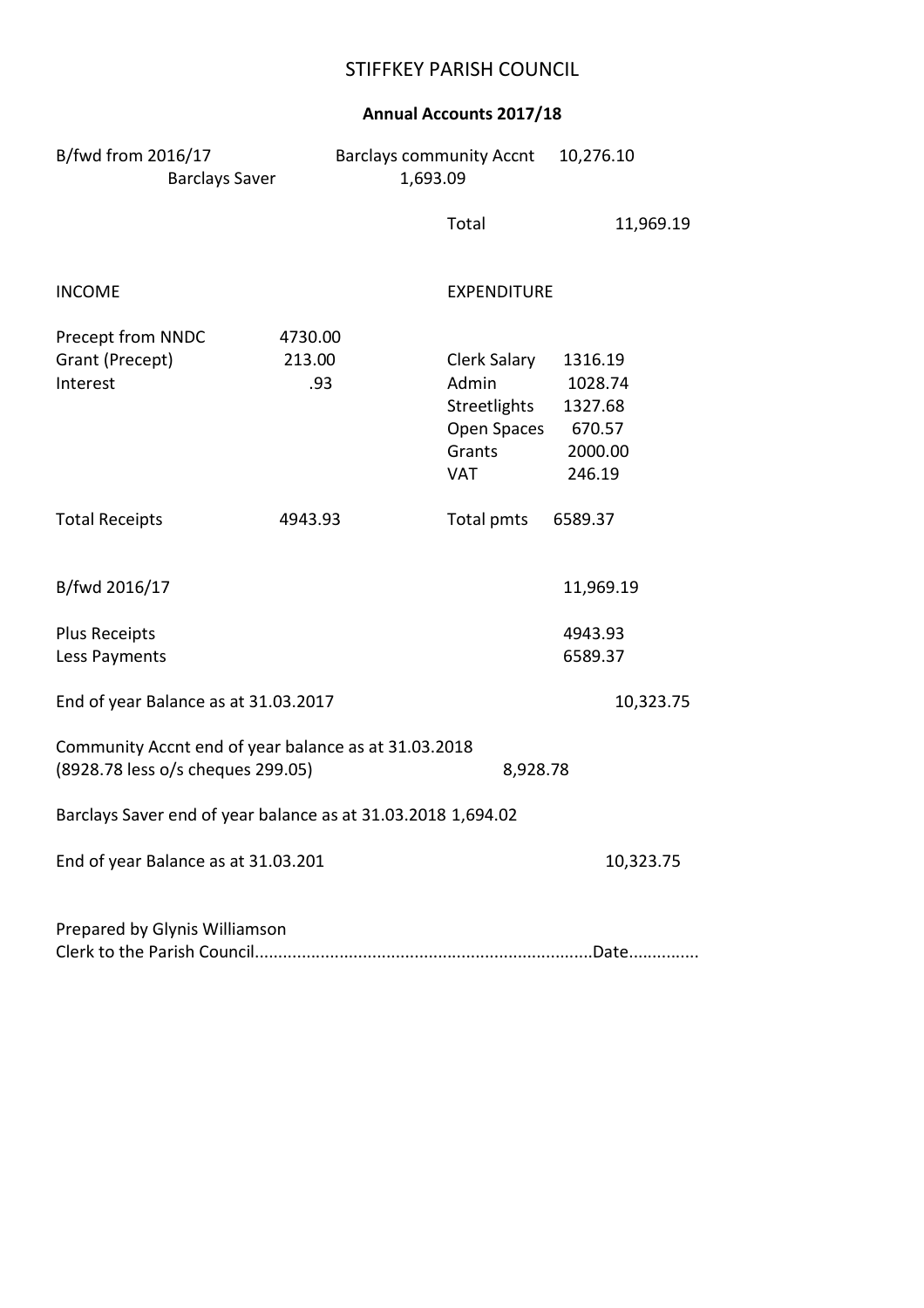#### Name of smaller authority: **We are STIFFKEY PARISH COUNCIL**

County area (local councils and parish meetings only: **\_\_\_\_\_\_\_\_\_\_\_\_\_\_\_\_\_\_\_\_\_NORFOLK\_\_\_\_\_\_\_\_\_\_\_\_\_\_\_** 

#### **Please provide full explanations, including numerical values**, for the following:

- variances of more than 15% between totals for individual boxes (except variances of less than £200);
- a breakdown of approved reserves if the total reserves (Box 7) figure is more than twice the annual precept/rates & levies value (Box 2).

| <b>Section 2</b>                                                                | 2016/17<br>£  | 2017/18<br>£ | Variance<br>£ | Variance<br>$\%$ | Detailed explanation of variance (with<br>amounts £)                                                                                                                         |
|---------------------------------------------------------------------------------|---------------|--------------|---------------|------------------|------------------------------------------------------------------------------------------------------------------------------------------------------------------------------|
| Box 2<br>Precept or<br>Rates and<br>Levies                                      |               |              |               |                  |                                                                                                                                                                              |
| Box 3<br><b>Total other</b><br>receipts                                         | £3575         | £214         | £3361         | 94%              | 2016/17<br>Grant income £3100<br>VAT income £263<br>2017/18 awiting password from HMRC to claim<br><b>VAT</b>                                                                |
| Box 4<br>Staff costs                                                            |               |              |               |                  |                                                                                                                                                                              |
| Box 5<br>Loan<br>interest/<br>capital<br>repayments                             |               |              |               |                  |                                                                                                                                                                              |
| Box 6<br>All other<br>payments                                                  | £4366         | £5272        | +£907         | 20%              | 2017/18<br>Admin -£1000<br>Open spaces +£200<br>Grant spend +£1,600<br>Overall difference £800.                                                                              |
| Box 9<br><b>Total fixed</b><br>assets &<br>long term<br>investments<br>& assets |               |              |               |                  |                                                                                                                                                                              |
| <b>Box 10</b><br>Total<br>borrowings                                            |               |              |               |                  |                                                                                                                                                                              |
| <b>Explanation</b><br>for 'high'<br>reserves                                    | the year end: |              |               |                  | Box 7 is more than twice Box 2 because the authority held the following breakdown of reserves at<br>Awaiting invoice for approx £4,500 for installation of new streetlights. |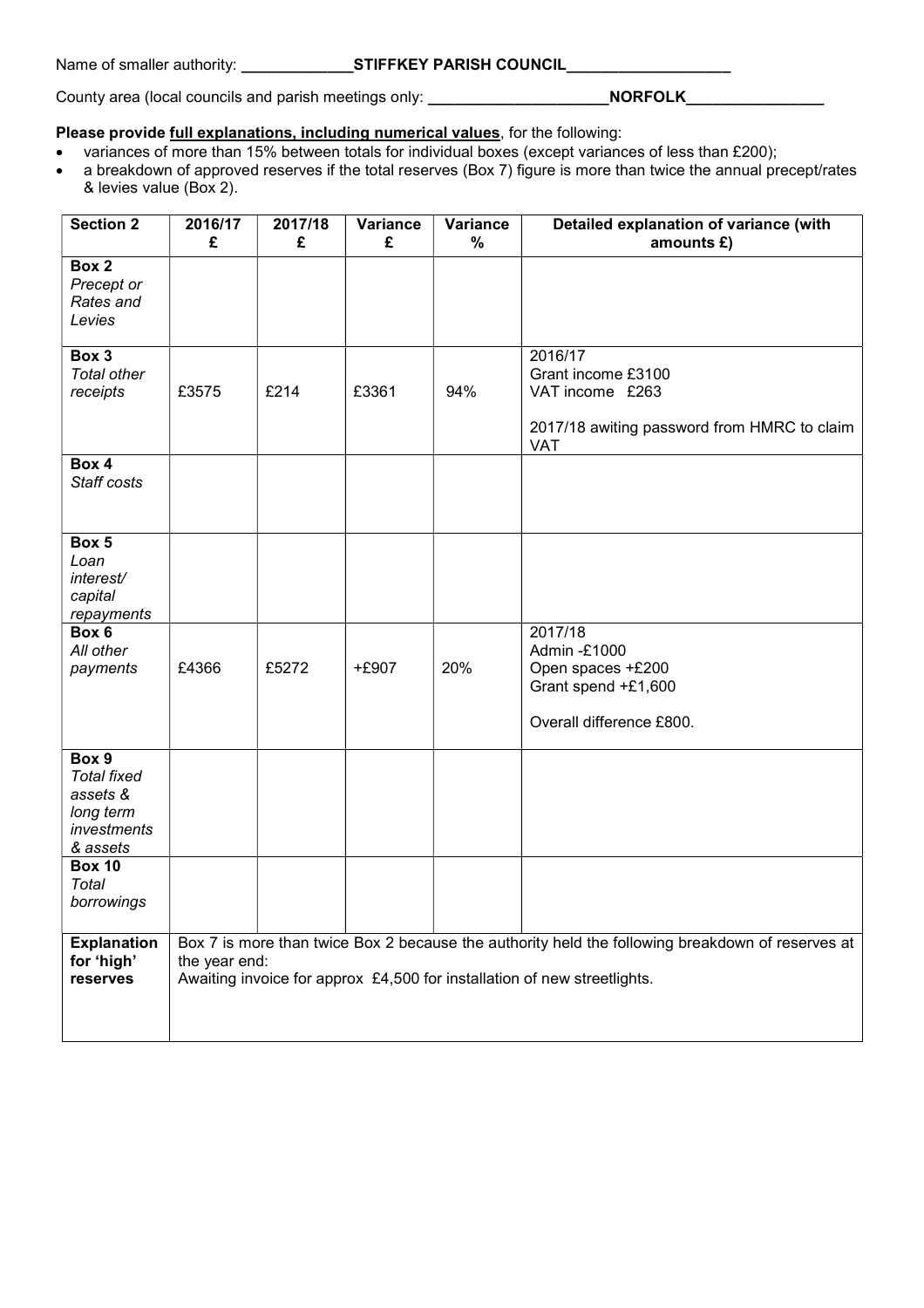#### **STIFFKEY PARISH COUNCIL**

#### **CHEQUES OVER £100 2017-2018**

| Chq No | <b>Amount</b> | Payee                 | Reason                              |
|--------|---------------|-----------------------|-------------------------------------|
| 100221 | £437.56       | D Dann                | Salary & exp (Oct-Dec 2016)         |
| 100228 | £426.04       | Came & Co             | Insurance                           |
| 100229 | £199.68       | <b>NNDC</b>           | Dog bins empty                      |
| 100231 | £216.08       | Glynis Williamson     | Salary & expenses                   |
| 100233 | £262.18       | Glynis Williamson     | Salary & expenses                   |
| 100234 | £124.36       | TT Jones              | Lights maintenance (Oct-Dec 2017)   |
| 100236 | £127.54       | Glynis Williamson     | Reimbursement Wix payment (website) |
| 100237 | £2,000.00     | Stiffkey SSC          | Fencing grant                       |
| 100238 | £241.38       | Glynis Williamson     | Salary & expenses                   |
| 100242 | £180.00       | Scott Sheds           | Deposit re shed                     |
| 100243 | £425.00       | <b>Scott Sheds</b>    | Balance re shed                     |
| 100244 | £241.38       | Glynis Williamson     | Salary & expenses                   |
| 100245 | £117.00       | Stiffkey Village Hall | Planning application                |
|        |               |                       |                                     |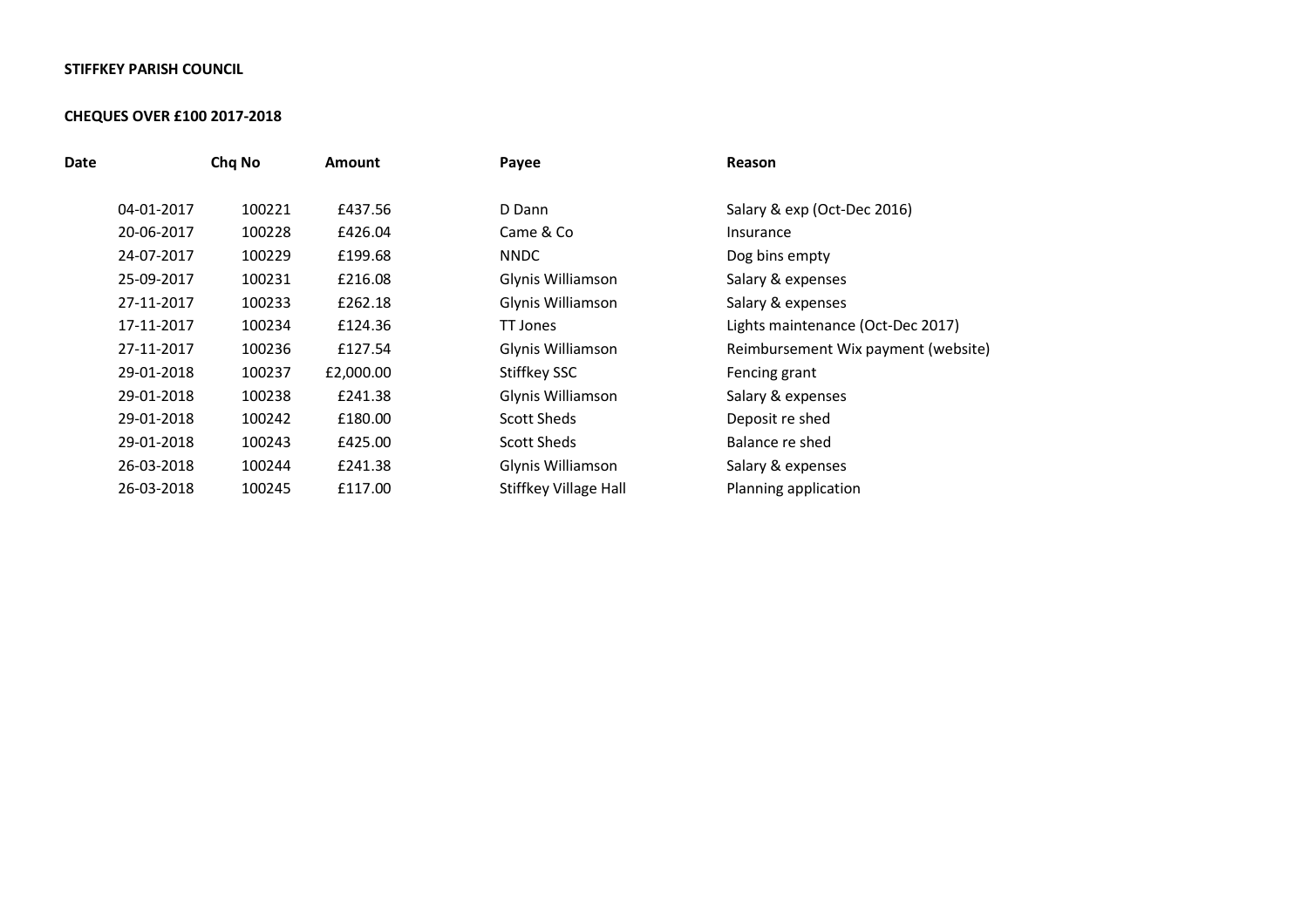#### **Certificate of Exemption**

To be completed only by smaller authorities where the higher of gross income or gross expenditure did not exceed £25,000 in the year of account ended 31 March 2018, and that wish to certify themselves as exempt from a limited assurance review under Section 9 of the Local Audit (Smaller Authorities) Regulations 2015

There is no requirement to have a limited assurance review or to submit an Annual Governance and Accountability Return to the external auditor, provided that the authority has certified itself as exempt at a meeting of the authority after 31 March 2018 and a completed Certificate of Exemption is submitted notifying the external auditor.

STIFFKEY PARISH COUNCIL

NORFOLK

certifies that during the financial year 2017/18, the higher of the authority's gross income for the year or gross annual expenditure, for the year did not exceed £25,000

Annual gross income for the authority 2017/18:

 $+4944$ 

Annual gross expenditure for the authority 2017/18:  $\frac{1}{4}$  b 5 37

There are certain circumstances in which an authority will be unable to certify itself as exempt, so that a limited assurance review will still be required. If an authority is unable to confirm the statements below then it cannot certify itself as exempt and it must submit the completed Annual Governance and Accountability Return Part 3 to the external auditor to undertake a limited assurance review for which a fee of £200 +VAT will be payable.

By signing this Certificate of Exemption you are confirming that:

- · The authority has been in existence since before 1st April 2014
- . In relation to the preceding financial year (2016/17), the external auditor has not:
	- · issued a public interest report in respect of the authority or any entity connected with it
	- · made a statutory recommendation to the authority, relating to the authority or any entity connected with it
	- · issued an advisory notice under paragraph 1(1) of Schedule 8 to the Audit and Accountability Act 2014 ("the Act"), and has not withdrawn the notice
	- · commenced judicial review proceedings under section 31(1) of the Act
	- made an application under section 28(1) of the Act for a declaration that an item of account is unlawful, and the application has not been withdrawn nor has the court refused to make the declaration
- . The court has not declared an item of account unlawful after a person made an appeal under section 28(3) of the Act.

If you are able to confirm that the above statements apply and that the authority neither received gross income, nor incurred gross expenditure, exceeding £25,000, then the Certificate of Exemption can be signed and submitted to the external auditor.

The Annual Internal Audit Report, Annual Governance Statement, Annual Accounting Statements, an analysis of variances and the bank reconciliation plus the information required by Regulation 15 (2), Accounts and Audit Regulations 2015 including the period for the exercise of public rights still need to be fully completed and, along with a copy of this certificate, published on a public website\* before 2 July 2018. By signing this certificate you are also confirming that this will be done.

Signed by the Responsible Financial Officer

Signed by Chairman ///

clerk@stiffkey village.org

\*Published web address (not applicable to Parish Meetings)

stiffkey billage.org.

This Certificate of Exemption should be returned as soon as possible after certification to your external auditor.

Annual Governance and Accountability Return 2017/18 Part 2

Page 3 of 6

Date  $99059018$ Date  $2965$  2018

Telephone number

 $01263$  711371.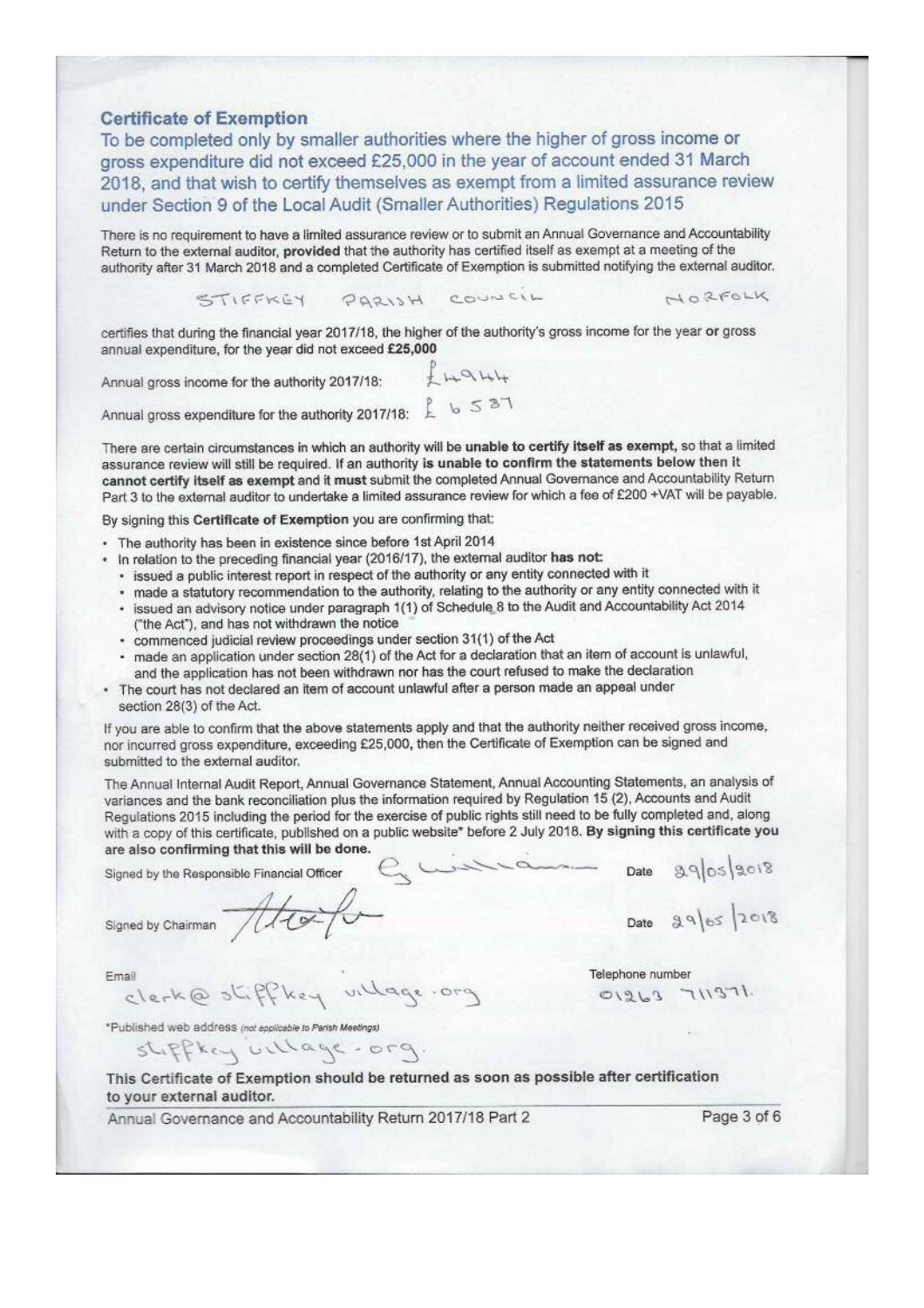#### Annual Internal Audit Report 2017/18

### STIFFKEY PARISH CONNelL

This authority's internal auditor, acting independently and on the basis of an assessment of risk, carried out a selective assessment of compliance with relevant procedures and controls to be in operation during the financial year ended 31 March 2018.

The internal audit for 2017/18 has been carried out in accordance with this authority's needs and planned coverage. On the basis of the findings in the areas examined, the internal audit conclusions are summarised in this table. Set out below are the objectives of internal control and alongside are the internal audit conclusions on whether, in all significant respects, the control objectives were being achieved throughout the financial year to a standard adequate to meet the needs of this authority.

| Internal control objective                                                                                                                                                                                                                                                                                            |      | Agreed? Please choose<br>one of the following |                   |  |  |
|-----------------------------------------------------------------------------------------------------------------------------------------------------------------------------------------------------------------------------------------------------------------------------------------------------------------------|------|-----------------------------------------------|-------------------|--|--|
|                                                                                                                                                                                                                                                                                                                       | Yes. | Not                                           | Not<br>covered**  |  |  |
| A. Appropriate accounting records have been properly kept throughout the financial year.                                                                                                                                                                                                                              | Í    |                                               |                   |  |  |
| B. This authority complied with its financial regulations, payments were supported by invoices, all<br>expenditure was approved and VAT was appropriately accounted for.                                                                                                                                              | v    |                                               |                   |  |  |
| C. This authority assessed the significant risks to achieving its objectives and reviewed the adequacy<br>of arrangements to manage these.                                                                                                                                                                            | ✓    |                                               |                   |  |  |
| D. The precept or rates requirement resulted from an adequate budgetary process; progress against<br>the budget was regularly monitored; and reserves were appropriate.                                                                                                                                               |      |                                               |                   |  |  |
| E. Expected income was fully received, based on correct prices, properly recorded and promptly<br>banked; and VAT was appropriately accounted for.                                                                                                                                                                    | ৴    |                                               |                   |  |  |
| F. Petty cash payments were properly supported by receipts, all petty cash expenditure was<br>approved and VAT appropriately accounted for.                                                                                                                                                                           |      |                                               |                   |  |  |
| G. Salaries to employees and allowances to members were paid in accordance with this authority's<br>approvals, and PAYE and NI requirements were properly applied.                                                                                                                                                    | ✓    |                                               |                   |  |  |
| H. Asset and investments registers were complete and accurate and properly maintained.                                                                                                                                                                                                                                |      |                                               |                   |  |  |
| I. Periodic and year-end bank account reconciliations were properly carried out.                                                                                                                                                                                                                                      |      |                                               |                   |  |  |
| J. Accounting statements prepared during the year were prepared on the correct accounting basis<br>(receipts and payments or income and expenditure), agreed to the cash book, supported by an<br>adequate audit trail from underlying records and where appropriate debtors and creditors were<br>properly recorded. |      |                                               |                   |  |  |
| K. (For local councils only)                                                                                                                                                                                                                                                                                          | Yes  | No.                                           | Not<br>applicable |  |  |
| Trust funds (including charitable) - The council met its responsibilities as a trustee.                                                                                                                                                                                                                               |      |                                               |                   |  |  |

For any other risk areas identified by this authority adequate controls existed (list any other risk areas on separate sheets if needed).

Date(s) internal audit undertaken

Name of person who carried out the internal audit

 $290518$ 

KAREN PICKELS

Signature of person who carried out the internal audit

"If the response is 'no' please state the implications and action being taken to address any weakness in control identified (add separate sheets if needed).

 $20 - 6$ 

"Note: If the response is 'not covered' please state when the most recent internal audit work was done in this area and when it is next planned, or, if coverage is not required, the annual internal audit report must explain why not (add separate sheets if needed).

Annual Governance and Accountability Return 2017/18 Part 2

Page 4 of 6

 $29/05/18$ 

Date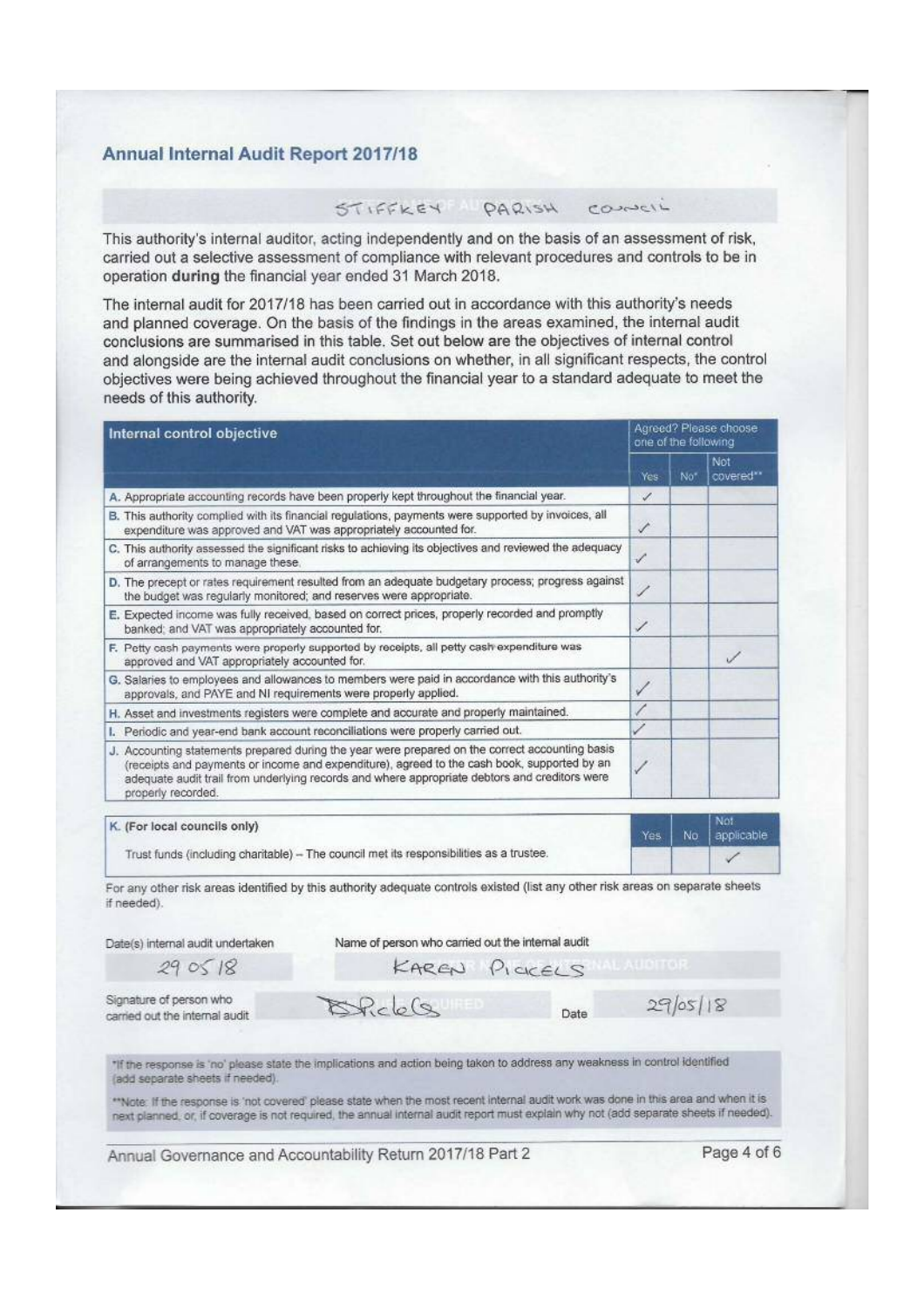## Section 1 - Annual Governance Statement 2017/18

We acknowledge as the members of:

# STIFFKEY PARISH

COUNCIL

our responsibility for ensuring that there is a sound system of internal control, including arrangements for the preparation of the Accounting Statements. We confirm, to the best of our knowledge and belief, with respect to the Accounting Statements for the year ended 31 March 2018, that:

|                                                                                                                                                                                                                                                                                                                |      | Agreed |                                                                                                                                                                                               |                                                                                                                              |  |
|----------------------------------------------------------------------------------------------------------------------------------------------------------------------------------------------------------------------------------------------------------------------------------------------------------------|------|--------|-----------------------------------------------------------------------------------------------------------------------------------------------------------------------------------------------|------------------------------------------------------------------------------------------------------------------------------|--|
|                                                                                                                                                                                                                                                                                                                | Yes: | No     |                                                                                                                                                                                               | Yes means that this authority.                                                                                               |  |
| 1. We have put in place arrangements for effective financial<br>management during the year, and for the preparation of<br>the accounting statements.                                                                                                                                                           |      |        |                                                                                                                                                                                               | prepared its accounting statements in accordance<br>with the Accounts and Audit Regulations.                                 |  |
| 2. We maintained an adequate system of internal control<br>including measures designed to prevent and detect fraud<br>and comuption and reviewed its effectiveness.                                                                                                                                            |      |        | its charge.                                                                                                                                                                                   | made proper arrangements and accepted responsibility<br>for safeguarding the public money and resources in                   |  |
| 3. We took all reasonable steps to assure ourselves<br>that there are no matters of actual or potential<br>non-compliance with laws, regulations and Proper<br>Practices that could have a significant financial effect<br>on the ability of this authority to conduct its<br>business or manage its finances. |      |        |                                                                                                                                                                                               | has only done what it has the legal power to do and has<br>complied with Proper Practices in doing so.                       |  |
| 4. We provided proper opportunity during the year for<br>the exercise of electors' rights in accordance with the<br>requirements of the Accounts and Audit Regulations.                                                                                                                                        |      |        |                                                                                                                                                                                               | during the year gave all persons interested the opportunity to<br>inspect and ask questions about this authority's accounts. |  |
| 5. We carried out an assessment of the risks facing this<br>authority and took appropriate steps to manage those<br>risks, including the introduction of internal controls and/or<br>external insurance cover where required.                                                                                  |      |        | considered and documented the financial and other risks it<br>faces and dealt with them properly.                                                                                             |                                                                                                                              |  |
| 6. We maintained throughout the year an adequate and<br>effective system of internal audit of the accounting<br>records and control systems.                                                                                                                                                                   |      |        | arranged for a competent person, independent of the financial<br>controls and procedures, to give an objective view on whether<br>internal controls meet the needs of this smaller authority. |                                                                                                                              |  |
| 7. We took appropriate action on all matters raised<br>in reports from internal and external audit.                                                                                                                                                                                                            |      |        | responded to matters brought to its attention by internal and<br>axternal audit.                                                                                                              |                                                                                                                              |  |
| 8. We considered whether any litigation, liabilities or<br>commitments, events or transactions, occurring either<br>during or after the year-end, have a financial impact on<br>this authority and, where appropriate, have included them<br>in the accounting statements.                                     |      |        | disclosed everything it should have about its business activity<br>during the year including events taking place after the year<br>end if relevant.                                           |                                                                                                                              |  |
| 9. (For local councils only) Trust funds including<br>charitable. In our capacity as the sole managing<br>trustee we discharged our accountability<br>responsibilities for the fund(s)/assets, including<br>financial reporting and, if required, independent<br>examination or audit.                         | Yes  | No.    | N/A                                                                                                                                                                                           | has met all of its responsibilities where it is a sole<br>managing trustee of a local trust or trusts.                       |  |

This Annual Governance Statement is approved by this authority and recorded as minute reference:

Signed by the Chairman and Clerk of the meeting where approval is given:

**29 ELEVEND**  $8965$   $8018$ dated

 $\frac{1}{\text{Chairman}}$  Att Clerk

Annual Governance and Accountability Return 2017/18 Part 2

Page 5 of 6